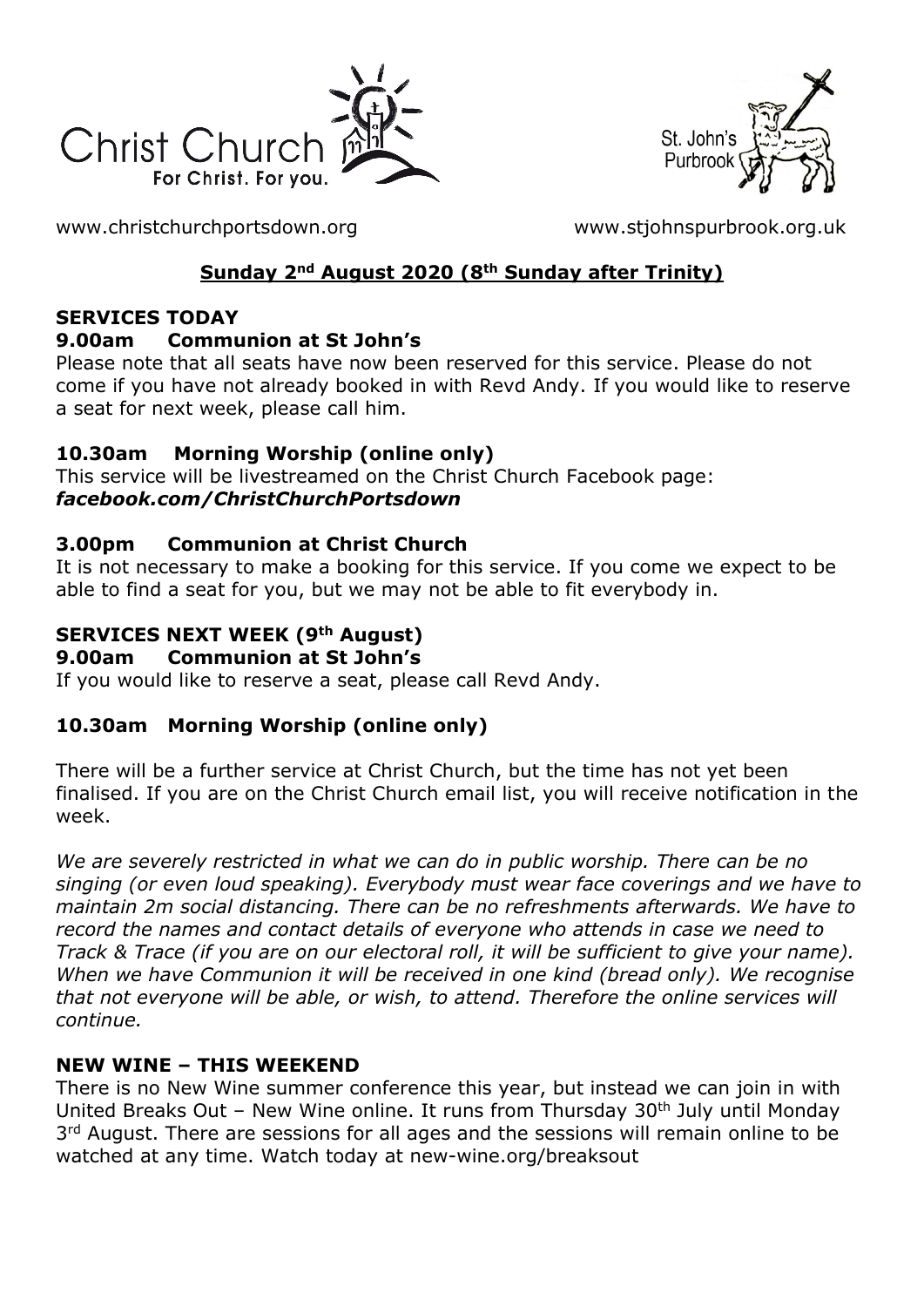There will be a **memorial service for Barbara Allen** at Christ Church on Tuesday at 2pm. Barbara was known to many at Christ Church from our Neighbourhood Lunches and Friday Friends. All who knew Barbara are welcome to the service.

#### **ZOOM BIBLE STUDY led by Matt**

Our Curate Matt will be running an online Bible Study group on Zoom. If you would like to be part of that please email [matt.grove@christchurchportsdown.org](mailto:matt.grove@christchurchportsdown.org)

#### **GIVING**

Both of our churches are experiencing reduced income from cancelled hall bookings and the lack of collections at services. If you usually give in the plate (cash or envelopes), please do consider switching to Direct Debit or online payment. The best way to do this is via the Parish Giving Scheme, which can now be done online or by telephone. You can register online at **register.parishgiving.org.uk** or by calling **0333 002 1271**

To register you will need the following details:

For Christ Church: Parish: Portsdown Christ Church Diocese: Portsmouth PGS Parish Code: 290629068

For St John's: Parish: St John the Baptist Village: Purbrook Diocese: Portsmouth PGS Parish Code: 290629070

You will also need your own bank details.

If you prefer to give direct to Christ Church (either by Standing Order as a one-off payment) then see details at christchurchportsdown.org/more/giving . For details of giving to St John's please contact the Vicar or Warden.

| <b>CONTACTS</b>      |                                            |
|----------------------|--------------------------------------------|
| <b>Vicar</b>         | <b>Revd Andy Wilson</b> (day off Monday)   |
|                      | vicar@christchurchportsdown.org            |
|                      | purbrookvicar@gmail.com                    |
| <b>Associate</b>     | <b>Revd Laura Cameron</b>                  |
| <b>Minister</b>      | revdlauracameron@gmail.com                 |
| <b>Curate</b>        | <b>Matt Grove</b>                          |
|                      | matt.grove@christchurchportsdown.org       |
| <b>Churchwarden</b>  | <b>Bill Jeffery</b>                        |
| <b>SJP</b>           | purbrookchurch@gmail.com                   |
| <b>Churchwarden</b>  | <b>Stephen Anderson</b>                    |
| <b>CCP</b>           | stephen.anderson@christchurchportsdown.org |
| <b>Administrator</b> | <b>Emma Evans</b>                          |
|                      | parish.office@christchurchportsdown.org    |
| <b>Hall Manager</b>  | Jacqui Wilson                              |
| <b>CCP</b>           | hall.manager@christchurchportsdown.org     |
| Website              | <b>Matt Doe</b>                            |
|                      | webmaster@christchurchportsdown.org        |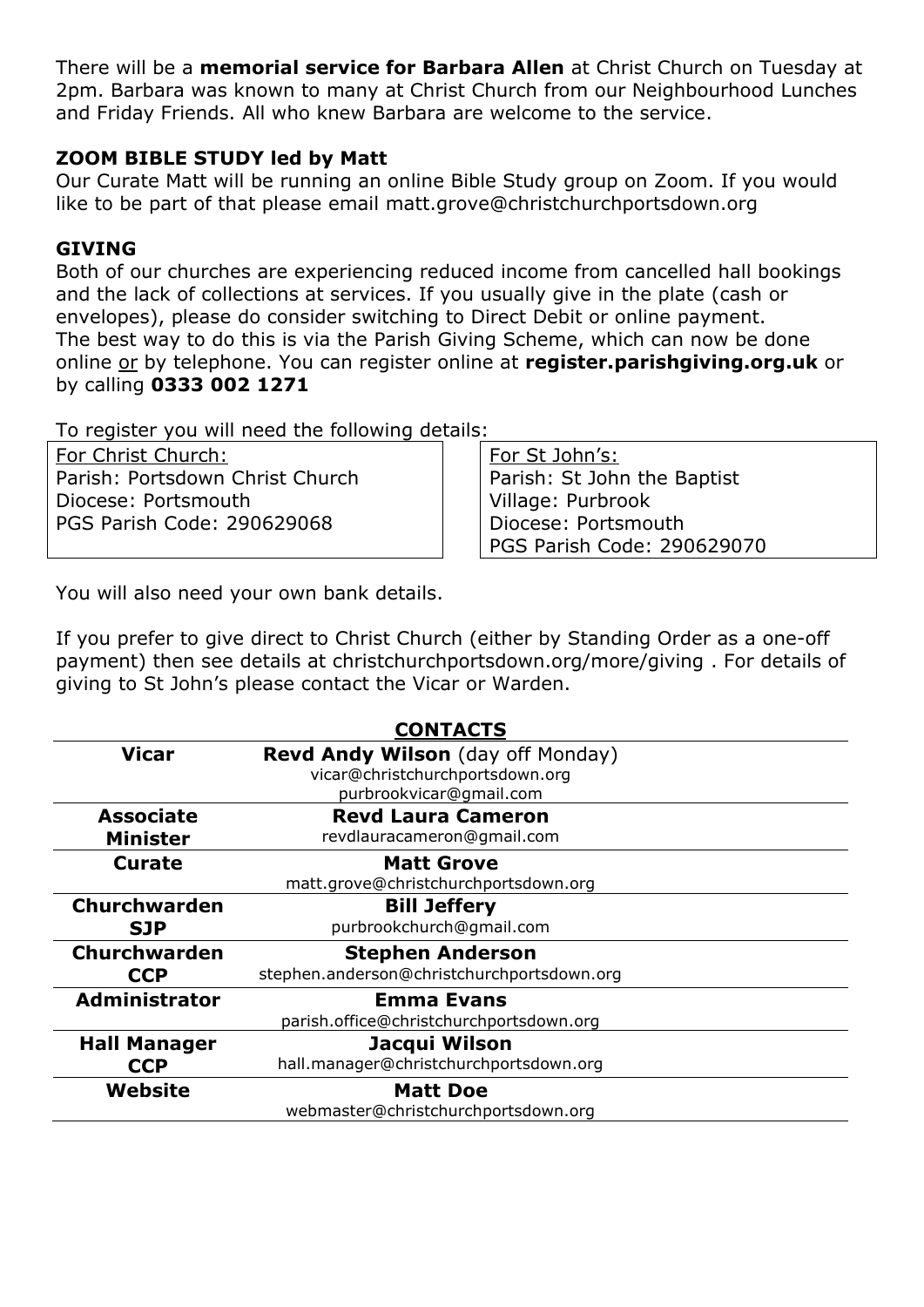# **Sunday 2 August 2020 8th Sunday after Trinity**

# **Collect**

Lord God, your Son left the riches of heaven and became poor for our sake: when we prosper save us from pride, when we are needy save us from despair, that we may trust in you alone; through Jesus Christ our Lord.

# **Readings**

## **Isaiah 55:1–5**

<sup>55</sup> Ho, everyone who thirsts, come to the waters; and you that have no money, come, buy and eat! Come; buy wine and milk without money and without price. <sup>2</sup> Why do you spend your money for that which is not bread and your labour for that which does not satisfy? Listen carefully to me, and eat what is good, and delight yourselves in rich food.  $3$  Incline your ear, and come to me; listen, so that you may live. I will make with you an everlasting covenant, my steadfast, sure love for David. <sup>4</sup> See; I made him a witness to the peoples, a leader and commander for the peoples.<sup>5</sup> See, you shall call nations that you do not know, and nations that do not know you shall run to you, because of the Lord your God, the Holy One of Israel, for he has glorified you.

# **Psalm 145: 15–22**

<sup>15</sup> The Lord upholds all those who fall and lifts up all those who are bowed down. <sup>16</sup> The eyes of all wait upon you, O Lord, and you give them their food in due season. <sup>17</sup> You open wide your hand and fill all things living with plenty.  $18$  The Lord is righteous in all his ways and loving in all his works. <sup>19</sup> The Lord is near to those who call upon him, to all who call upon him faithfully. <sup>20</sup> He fulfils the desire of those who fear him; he hears their cry and saves them.  $21$  The Lord watches over those who love him, but all the wicked shall he destroy. <sup>22</sup> My mouth shall speak the praise of the Lord, and let all flesh bless his holy name for ever and ever.